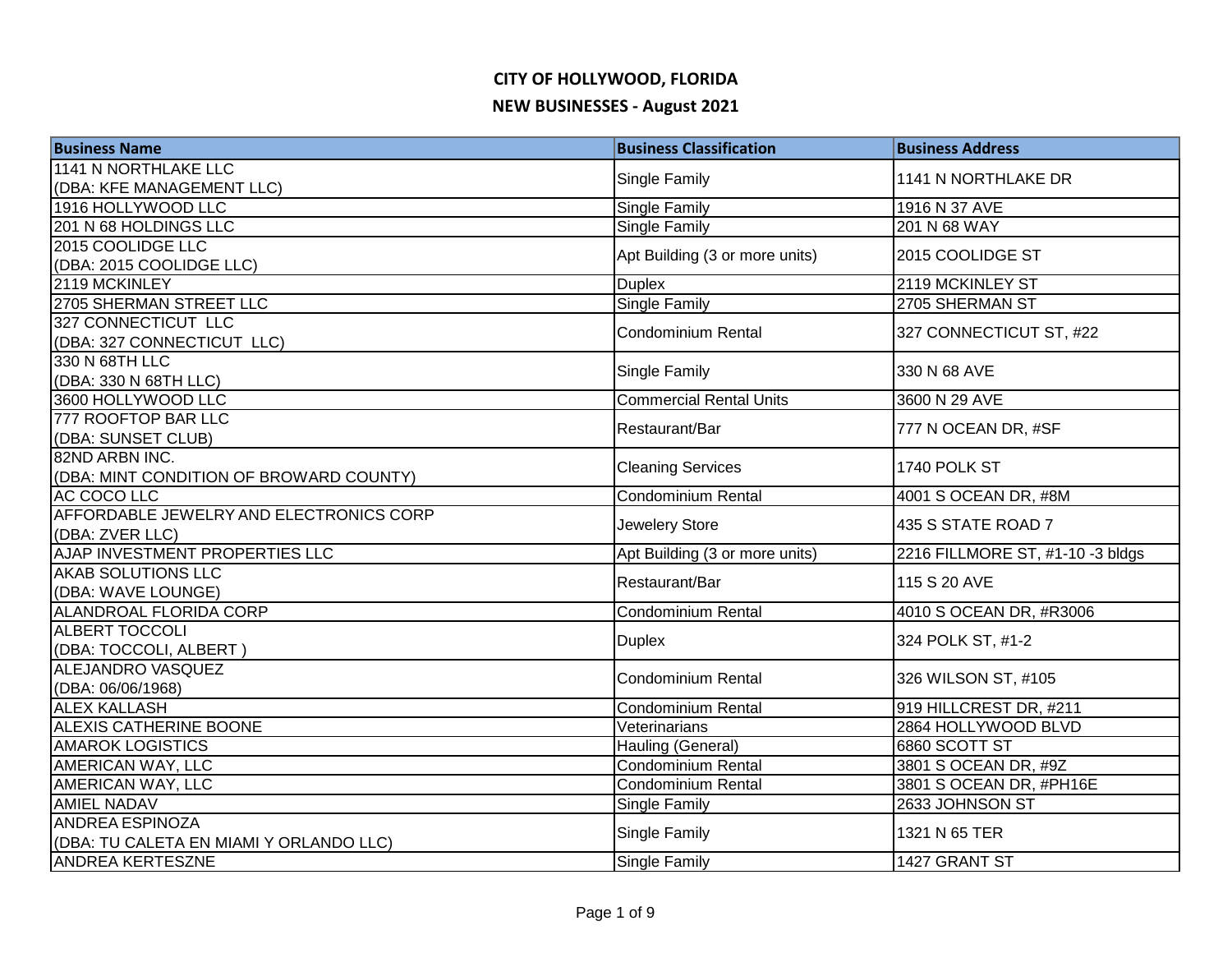| <b>Business Name</b>                  | <b>Business Classification</b> | <b>Business Address</b>   |
|---------------------------------------|--------------------------------|---------------------------|
| <b>ANIMAL GREEN CORP</b>              |                                | 1940 N 30 RD, BAY 171     |
| (DBA: ANIMAL GREEN)                   | <b>Pharmacy Store</b>          |                           |
| ANIRUDDH SEYTA, MD                    | Physician                      | 3800 JOHNSON ST           |
| (DBA: KIDZ MEDICAL SERVICES)          |                                |                           |
| ARAMSCO, INC.                         | <b>Distribution Office</b>     | 2551 SW 39 ST             |
| (DBA: CLEANALL SUPPLY)                |                                |                           |
| <b>ARIE NIR</b>                       | <b>Condominium Rental</b>      | 3321 FARRAGUT ST, #7G     |
| ARTISAN DELI, INC.                    | Restaurant/Bar                 | 422 S DIXIE HWY           |
| <b>AS/FL CORP</b>                     | <b>Condominium Rental</b>      | 3725 S OCEAN DR, #1019    |
| <b>ASSAF &amp; HILLA LEVY</b>         | Single Family                  | 1102 N 14 AVE, #1-2       |
| (DBA: SUPER VILLA LP)                 |                                |                           |
| <b>ASSAF &amp; HILLA LEVY</b>         | Single Family                  | 1345 ADAMS ST             |
| (DBA: SUPER VILLA LP)                 |                                |                           |
| <b>ASSAF &amp; HILLA LEVY</b>         | Single Family                  | 1143 LINCOLN ST           |
| (DBA: SUPER VILLA LP)                 |                                |                           |
| <b>ASSAF &amp; HILLA LEVY</b>         | Single Family                  | 1020 HOLLYWOOD BLVD       |
| (DBA: SUPER VILLA LP)                 |                                |                           |
| <b>ASTRID 5 LLC</b>                   | Hotel/Motel                    | 1815 N OCEAN DR           |
| (DBA: THE PALMS)                      |                                |                           |
| AVP SOUTH REALTY, LLC                 | <b>Single Family</b>           | 1805 N 23 AVE             |
| <b>AYERECO LLC</b>                    | <b>Condominium Rental</b>      | 4111 S OCEAN DR, #1504    |
| <b>BALANCE US INC</b>                 | <b>Computer Services</b>       | 1040 S FEDERAL HWY        |
| (DBA: N/A)                            |                                |                           |
| <b>BARBY GODINEZ</b>                  | <b>Single Family</b>           | 1715 MCKINLEY ST          |
| <b>BIGWAVE037 INCORPORATED</b>        | <b>Condominium Rental</b>      | 2501 S OCEAN DR, #531     |
| <b>BLACK &amp; VEATCH CORPORATION</b> | Engineer/Consulting            | 4140 SW 30 AVE            |
| (DBA: TREASURER OR EQUIVALENT)        |                                |                           |
| BOLIVAR CORDERO, AIDA J H/E           | Single Family                  | 1725 N 24 AVE             |
| DIAZ FLORES, SEGUNDO                  |                                |                           |
| <b>BRANZINO HOLDING'S LLC</b>         | Hotel/Motel                    | 330 OKLAHOMA ST, #1-8     |
| (DBA: DAN BOUTIQUE HOTEL)             |                                |                           |
| CABA TITLE & ESCROW, LLC              | <b>Broker/Real Estate</b>      | 3440 HOLLYWOOD BLVD, #415 |
| CALVIN SALASKYI SAKARIYAWO            | Single Family                  | 6600 FRANKLIN ST          |
| (DBA: SALASKYI LLC)                   |                                |                           |
| <b>CANIUS LLC</b>                     | <b>Condominium Rental</b>      | 4010 S OCEAN DR, #R309    |
| (DBA: CANIUS LLC)                     |                                |                           |
| CAR4DRIVE INC                         | Dealer/Motorcycle/Scooter      | 5741 DEWEY ST             |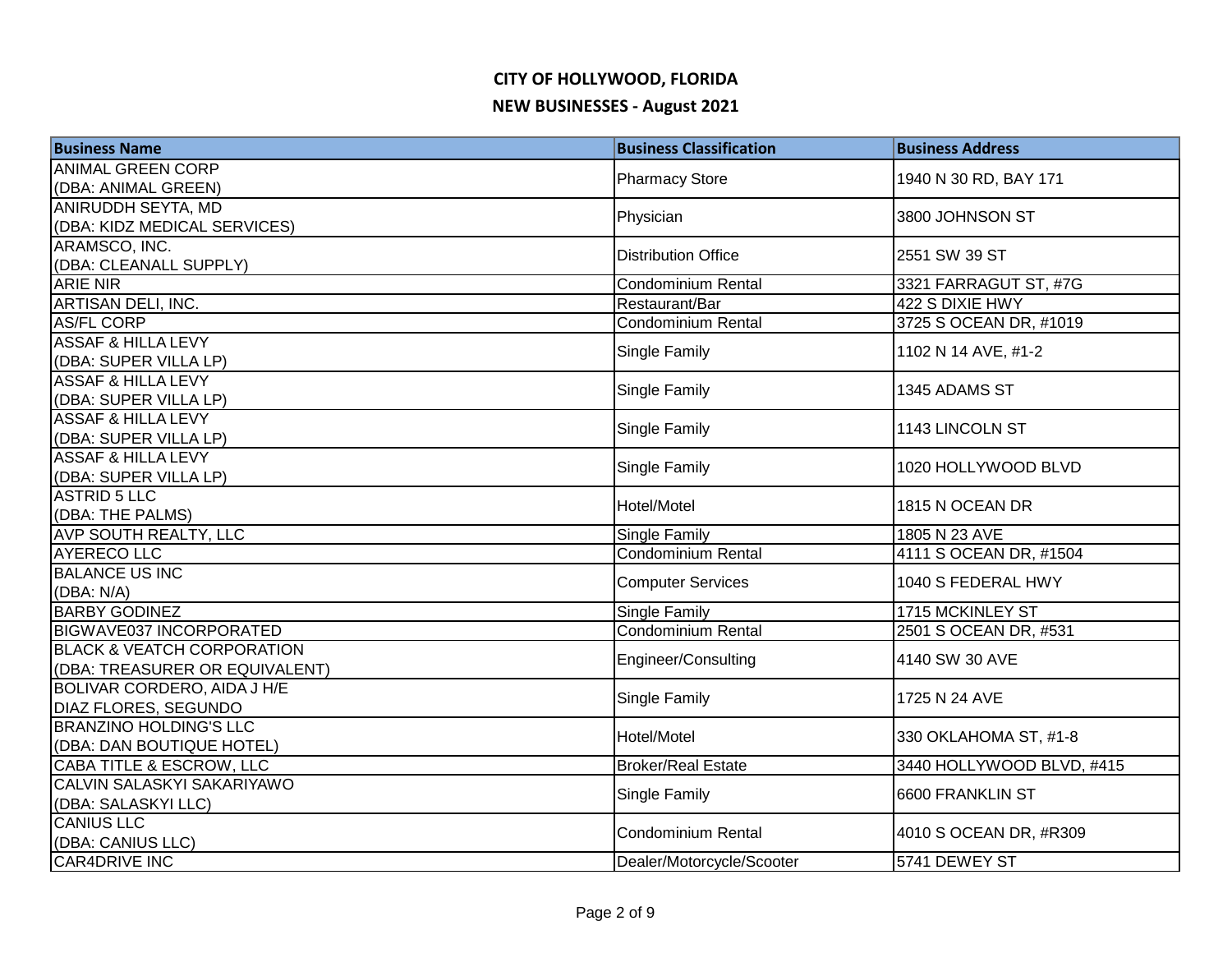| <b>Business Name</b>                                   | <b>Business Classification</b> | <b>Business Address</b>  |
|--------------------------------------------------------|--------------------------------|--------------------------|
| <b>CARLOS A GUEVERA</b>                                | Single Family                  | 330 N 13 AVE             |
| (DBA: LUIS T. DUARTE)                                  |                                |                          |
| <b>CH USA LLC</b>                                      | <b>Condominium Rental</b>      | 4111 S OCEAN DR, #2807   |
| (DBA: CH USA LLC)                                      |                                |                          |
| <b>CHARLENE LAURO</b>                                  | Single Family                  | 1306 JOHNSON ST          |
| <b>CHEGALLC</b>                                        | <b>Retail Store/Stock</b>      | 1200 S DIXIE HWY         |
| (DBA: N/A)                                             |                                |                          |
| CHLOE RAE BORRIELLO                                    | Veterinarians                  | 2864 HOLLYWOOD BLVD      |
| CLARAMA, CORP                                          | Apt Building (3 or more units) | 714 N 56 AVE             |
| <b>CLASSIC COLLISION LLC</b>                           | Repair/Auto Body               | 338 N DIXIE HWY          |
| (DBA: CLASSIC COLLISION HOLLYWOOD)                     |                                |                          |
| <b>CONDOR M&amp;A LLC</b>                              | Condominium Rental             | 3901 S OCEAN DR, #10J    |
| (DBA: CONDOR M&A LLC)                                  |                                |                          |
| <b>CREW MAIL SERVICES</b>                              | Mail Box/Order Business        | 3886 SW 30 AVE           |
| <b>DANIS HAMAN</b>                                     | 9135 Catering/Take Out Food    | 1770 PLUNKETT ST, #101   |
| (DBA: MAMMY'S CANTINE)<br><b>DDDEVELOPMENT LLC</b>     |                                |                          |
|                                                        | <b>Duplex</b>                  | 1910 WASHINGTON ST, #1-2 |
| (DBA: DDDEVELOPMENT LLC)<br><b>DEMOLITION GODS LLC</b> |                                |                          |
| (DBA: DEMOLITION GODS LLC)                             | Contractor/Specialty           | 7533 ROOSEVELT ST        |
| <b>DENISSE &amp;ISAIAS SIBAJA</b>                      |                                |                          |
| (DBA: SIBAJA PROPERTIES, L.L.C)                        | <b>Triplex</b>                 | 1906 TAYLOR ST           |
| <b>DENYS PANIV</b>                                     |                                | 1207 HOLLYWOOD BLVD      |
| (DBA: GANNA STOPINA)                                   | Single Family                  |                          |
| <b>DIANA'S SALONAND SPA</b>                            | <b>Beauty Parlor</b>           | 900 N FEDERAL HWY        |
| <b>DOROTHY KOBAK</b>                                   | <b>Condominium Rental</b>      | 1201 S OCEAN DR, #602N   |
| DURHAM ELECTRIC INC.                                   |                                |                          |
| (DBA: DURHAM ELECTRIC INC.)                            | Contractor/Electrical          | 2120 N 56 TER            |
| <b>DYLAN JAIJAIRAM</b>                                 |                                | 2427 HARDING ST          |
| (DBA: JAYS RENTALS LLC)                                | Single Family                  |                          |
| <b>EDRAS IZAGUIRRE</b>                                 | Single Family                  | 2339 LIBERTY ST          |
| <b>ELI BOHADANAH</b>                                   | <b>Single Family</b>           | 5200 FLAGLER ST          |
| <b>ELISA MARIE FESTA</b>                               | Single Family                  | 2204 N 16 AVE            |
| <b>ELIZABETH DE ARMAS</b>                              | Condominium Rental             | 3901 S OCEAN DR, #6M     |
| (DBA: DE ARMAS, ELIZABETH)                             |                                |                          |
| <b>ERNESTO ARIAS</b>                                   | Single Family                  | 2511 FILLMORE ST         |
| <b>EXOTIC SUPPLY LLC.</b>                              | <b>Retail Store/Stock</b>      | 5929 JOHNSON ST          |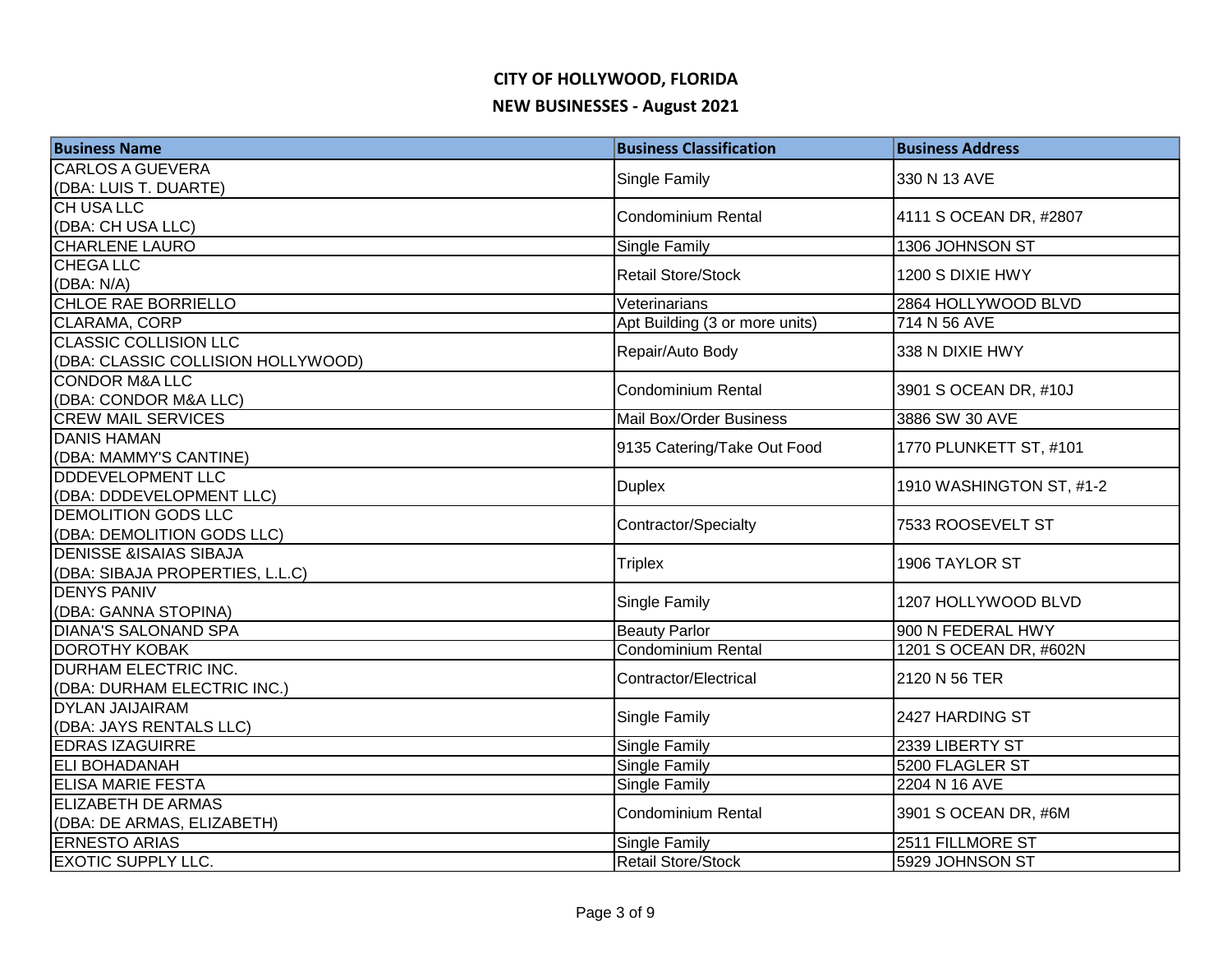| <b>Business Name</b>                                      | <b>Business Classification</b>     | <b>Business Address</b>     |
|-----------------------------------------------------------|------------------------------------|-----------------------------|
| <b>FAITHFULNESS CARE LLC</b>                              | <b>Commercial Rental Units</b>     | 2450 HOLLYWOOD BLVD, #CU101 |
| (DBA: FAITHFULNESS CARE LLC)                              |                                    |                             |
| FLORIDA HOMEOWNERS SOLUTIONS, LLC                         | <b>Consultant/Business Advisor</b> | 2021 TYLER ST               |
| FUTURE ENERGY FLORIDA INC.                                | Gas/Convenience Store              | 5801 JOHNSON ST             |
| (DBA: REBEL #814)                                         |                                    |                             |
| <b>G COLPANI</b>                                          | Single Family                      | 4318 TAYLOR ST              |
| <b>GALUMA USA CORP</b>                                    | <b>Condominium Rental</b>          | 777 N OCEAN DR, #S319       |
| (DBA: GALUMA USA CORP)<br>GF3, LLC                        |                                    |                             |
| (DBA: GAIA THERAPEAT)                                     | Restaurant/Bar                     | 3599 HOLLYWOOD BLVD         |
| <b>GLORIA PATRICIA CHOPERENA</b>                          |                                    |                             |
| (DBA: PELVIC CARE SPECIALISTS)                            | Therapist/Physical                 | 7261 SHERIDAN ST            |
| HACOLBESEDER LLC                                          |                                    |                             |
| (DBA: ASUS-74560)                                         | <b>Duplex</b>                      | 1015 N 19 AVE               |
| HALLANDALE 1404, LLC                                      | <b>Condominium Rental</b>          | 4111 S OCEAN DR, #1404      |
| <b>HALLIE ROSE LANDY</b>                                  | Dentist/Orthodontist               | 7369 SHERIDAN ST            |
| (DBA: ENDODONTICS UNLIMITED)                              |                                    |                             |
| <b>HAPPY FLORIDA INC</b>                                  | <b>Condominium Rental</b>          | 3801 S OCEAN DR, #5R        |
| (DBA: HAPPY FLORIDA INC)                                  |                                    |                             |
| <b>HECTOR JUAN MEJIAS BARREIRO</b>                        | Single Family                      | 2140 N 25 AVE               |
| (DBA: HJMB INVESTMENTS)                                   |                                    |                             |
| HERD ENTERPRISES, INC                                     | Contractor/Electrical              | 3500 N 28 TER               |
| (DBA: BROWARD FACTORY SERVICE)                            |                                    |                             |
| HOLLYWOOD OCEAN DR INVESTMENTS LLC                        | Apt Building (3 or more units)     | 809 S OCEAN DR, #A-D        |
| <b>HOLLYWOOD PRINTING LLC</b>                             | Printer/Engraver/Lithograph        | 6140 HOLLYWOOD BLVD         |
| (DBA: SIGNARAMA OF HOLLYWOOD)<br>HOLLYWOOD WORKSPACES LLC |                                    |                             |
| (DBA: HOLLYWOOD WORKSPACE)                                | Office                             | 4620 HOLLYWOOD BLVD         |
| HYDE SUNNY VACATION RENTAL LLC                            | Condominium Rental                 | 4111 S OCEAN DR, #1506      |
| <b>IGLULEAL INTERNATIONAL, LLC</b>                        | <b>Condominium Rental</b>          | 3801 S OCEAN DR, #10X       |
| <b>IGOR ALEXEI &amp; PIERINA PETROVICH</b>                |                                    |                             |
| (DBA: USPECH LLC)                                         | Single Family                      | 7430 DOUGLAS ST             |
| <b>ILEANA POPESCU</b>                                     |                                    |                             |
| (DBA: ILEANA POPESCU)                                     | <b>Single Family</b>               | 314 ARIZONA ST              |
| <b>ILIANA ROZEMBERG</b>                                   | <b>Condominium Rental</b>          | 1600 S OCEAN DR, #10G       |
| (DBA: ILIANA ROZEMBERG)                                   |                                    |                             |
| <b>IML LLC</b>                                            | Car/Truck Lease/Rental             | <b>I</b> 5826 FUNSTON ST    |
| (DBA: ONE VISION AUTO RENTAL)                             |                                    |                             |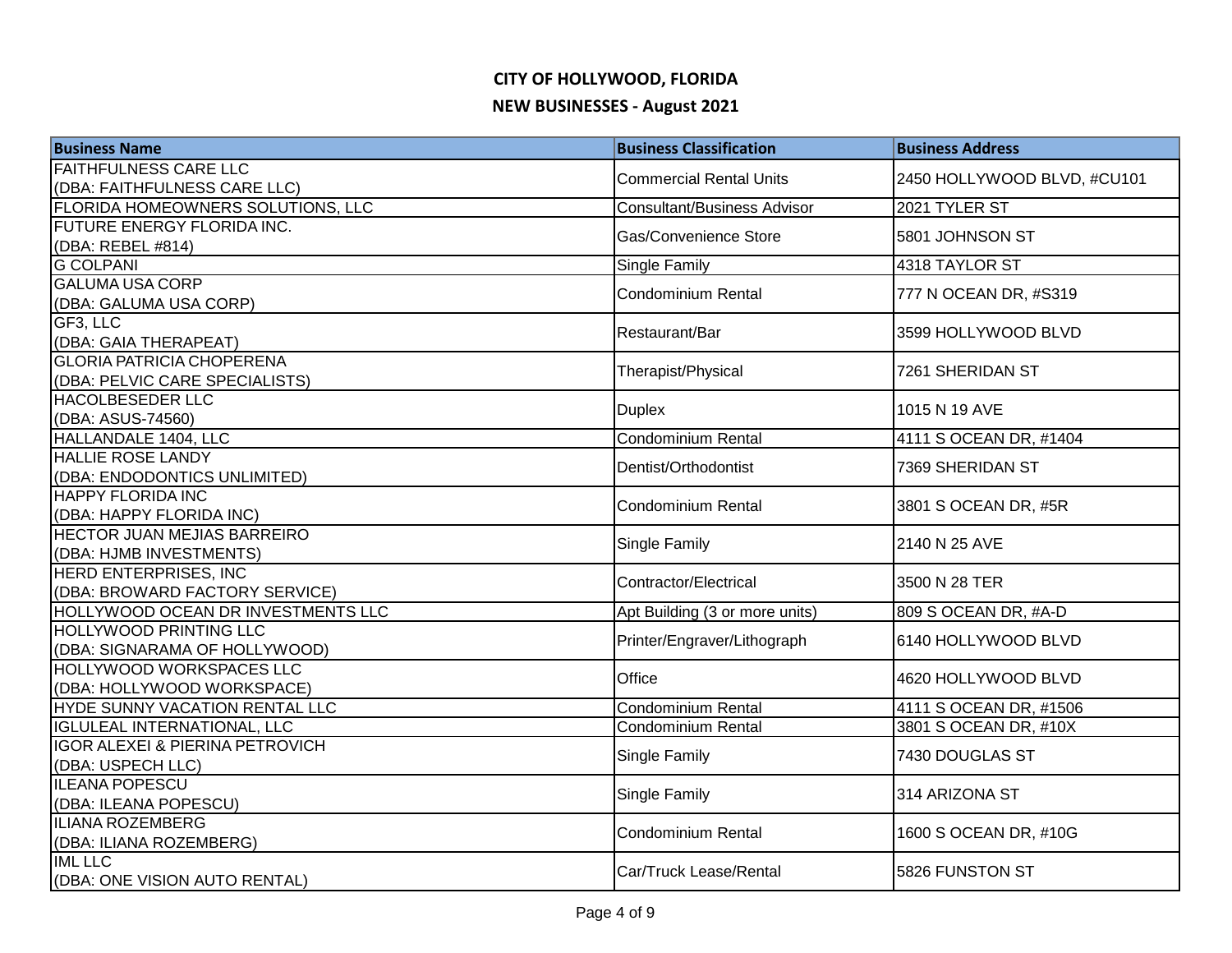| <b>Business Name</b>                            | <b>Business Classification</b> | <b>Business Address</b> |
|-------------------------------------------------|--------------------------------|-------------------------|
| IN EARTH AS IN HEAVEN CORP                      |                                | 1940 N 30 RD            |
| (DBA: IN EARTH AS IN HEAVEN)                    | 9135 Catering/Take Out Food    |                         |
| <b>INFINITE PROSPERITY, INC</b>                 | <b>Condominium Rental</b>      | 419 S CRESCENT DR, #12A |
| <b>INVERSIONES BCK, LLC</b>                     | <b>Condominium Rental</b>      | 4111 S OCEAN DR, #202   |
| <b>IOSIF KAPLAN</b>                             | <b>Condominium Rental</b>      | 3901 S OCEAN DR, #3K    |
| <b>JAMES MARKI</b>                              | Condominium Rental             | 1315 N OCEAN DR, #202B  |
| <b>JAMES VIOLA</b>                              | Condominium Rental             | 851 N SURF RD, #702     |
| (DBA: SUNSHINE RESOURCE MANAGEMENT CORPORATION) |                                |                         |
| <b>JBG MARKETING SERVICES, LLC</b>              | Single Family                  | 1723 MCKINLEY ST        |
| <b>JEAN DANIEL JOSEPH</b>                       | Single Family                  | 5510 PIERCE ST          |
| (DBA: JD JOSEPH PROPERTIES LLC)                 |                                |                         |
| <b>JESSICA WIN</b>                              | <b>Condominium Rental</b>      | 3801 S OCEAN DR, #PH16J |
| (DBA: KOMFFY LLC)                               |                                |                         |
| JG FIVE STAR RESTAURANTS & BAR LLC              | Restaurant/Bar                 | 4525 HOLLYWOOD BLVD     |
| JOAN AND JONATHAN NEUWIRTH                      | Condominium Rental             | 1201 S OCEAN DR, #310N  |
| JOHNSON HOLDINGS GROUP LLC                      | Apt Building (3 or more units) | 2742 JOHNSON ST         |
| (DBA: N/A)                                      |                                |                         |
| JOHNSON HOLDINGS GROUP LLC                      | Apt Building (3 or more units) | 2734 JOHNSON ST         |
| (DBA: N/A)                                      |                                |                         |
| JOHNSON HOLDINGS GROUP LLC                      | Apt Building (3 or more units) | 2734 JOHNSON ST         |
| (DBA: N/A)                                      |                                |                         |
| <b>JOSEFINA PALAZUELOS</b>                      | Condominium Rental             | 320 S SURF RD, #305     |
| JUDI WITKIN AND ASSOCIATES, INC                 | Office                         | 2321 HOLLYWOOD BLVD     |
| <b>JUDITH VIRGINIA VILLARROEL</b>               | <b>Single Family</b>           | 7401 EATON ST           |
| (DBA: KENLAB USA LLC)                           |                                |                         |
| JUST ANTONHER ART GALLERY, LLC                  | Art Gallery/Studio             | 123 N 20 AVE            |
| <b>K&amp;J2027 LLC</b>                          | Condominium Rental             | 3901 S OCEAN DR, #11R   |
| (DBA: K&J2027 LLC)                              |                                |                         |
| <b>K&amp;J2027 LLC</b>                          | <b>Condominium Rental</b>      | 3801 S OCEAN DR, #1J    |
| (DBA: K&J2027 LLC)                              |                                |                         |
| <b>KIBELES LLC</b>                              | <b>Condominium Rental</b>      | 3901 S OCEAN DR, #PH16J |
| (DBA: KIBELES LLC)                              |                                |                         |
| KISS THE SUMMIT, LLC                            | <b>Condominium Rental</b>      | 1201 S OCEAN DR, #2303S |
| <b>KRAKATOA LLC</b>                             | Restaurant/Bar                 | 1910 HOLLYWOOD BLVD #B  |
| <b>LAKE LIFE INN LLC</b>                        | <b>Single Family</b>           | 1916 N 37 AVE -SUBLEASE |
| (DBA: DIY CUSTOM INSOLES LLC)                   |                                |                         |
| <b>LALOMA LLC</b>                               | <b>Condominium Rental</b>      | 3801 S OCEAN DR, #5F    |
| <b>LARKIN STREET HOMES LLC</b>                  | <b>Property Management</b>     | 3050 GRANT ST           |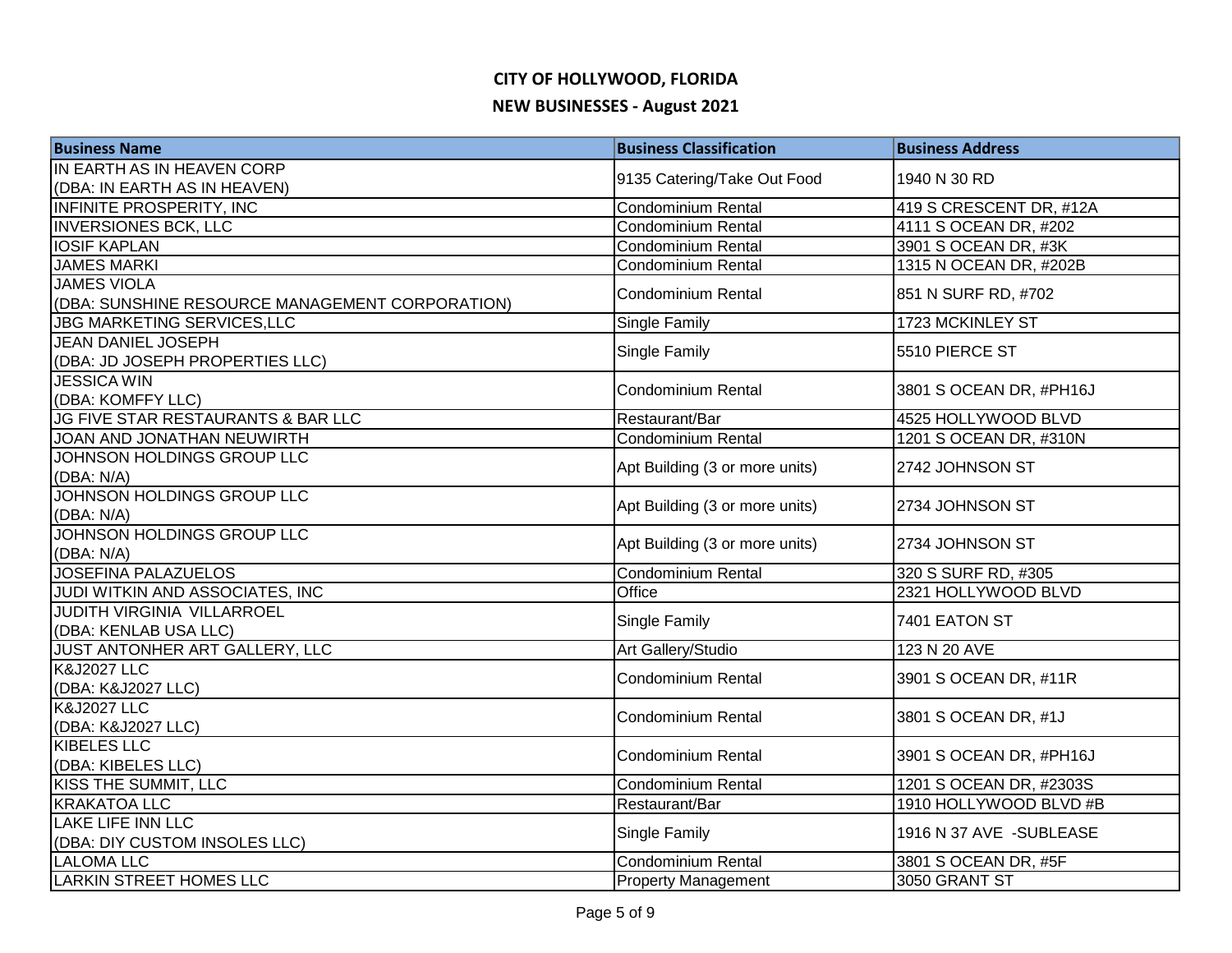# **CITY OF HOLLYWOOD, FLORIDA**

#### **NEW BUSINESSES - August 2021**

| <b>Business Name</b>                | <b>Business Classification</b>                         | <b>Business Address</b>                     |
|-------------------------------------|--------------------------------------------------------|---------------------------------------------|
| <b>LAUREN WEBER</b>                 | Attorney                                               | 4000 HOLLYWOOD BLVD                         |
| <b>LAWRENCE R SCHRAM</b>            | Single Family                                          | 1958 DEWEY ST                               |
| LEE MELECHSON COHEN                 | Single Family                                          | 1410 POLK ST                                |
| (DBA: LEE MELECHSON COHEN)          |                                                        |                                             |
| <b>LEV GRZHONKO</b>                 | <b>Single Family</b>                                   | 1121 N 13 TER                               |
| (DBA: LEV GRZHONKO)                 |                                                        |                                             |
| LH-JC FOOD SERVICES, LLC            | Restaurant/Bar                                         | 3000 STIRLING RD                            |
| LISE-ANN & DANIEL SERAFINI          | Apt Building (3 or more units)                         | 300 ARIZONA ST, #1-4                        |
| (DBA: A1A PRIMER PROPERTIES LLC)    |                                                        |                                             |
| <b>LOUIS BROWN</b>                  | Lawn Maintenance                                       | 2235 FREEDOM ST                             |
| <b>LUIS DUARTE</b>                  | Single Family                                          | 330 N 13 AVE - SUBLEAS                      |
| <b>LUISA MEIJA</b>                  | Single Family                                          | 913 N 13 CT                                 |
| (DBA: NEW VISION TR LLC)            |                                                        |                                             |
| MARITZA GUEVARA AND ROBERTO GUEVARA | Condominium Rental                                     | 3901 S OCEAN DR, #9B                        |
| <b>MARK VITALE</b>                  | Single Family                                          | 704 N CRESCENT DR                           |
| MAZAL 4M, LLC                       | Condominium Rental                                     | 4001 S OCEAN DR, #4M                        |
| <b>MEDFORD N 17TH LLC</b>           | Apt Building (3 or more units)                         | 1720 N 17 AVE, #1-8                         |
| (DBA: MEDFORD PROPERTIES LI LLC)    |                                                        |                                             |
| <b>MENACHEM LIGHT</b>               | Single Family                                          | 725 HARRISON ST                             |
| (DBA: MENACHEM LIGHT)               |                                                        |                                             |
| <b>MEXIEXPRESS</b>                  | Shipping Agent                                         | 6111 JOHNSON ST                             |
| (DBA: MEXIEXPRESS)                  |                                                        |                                             |
| MFN15 LLC<br>MIAMI 420 MEDICAL INC  | <b>Condominium Rental</b><br><b>Retail Store/Stock</b> | 3801 S OCEAN DR, #5C<br>5450 S STATE ROAD 7 |
| <b>MIAMI HOUSE 1 LLC</b>            |                                                        |                                             |
| (DBA: LONGHOPE LLC)                 | Single Family                                          | 3540 N 34 AVE                               |
| <b>MISHA FREUD</b>                  | Single Family                                          | 1435 JACKSON ST                             |
| MMXX INVESTMENT GROUP, LLC          |                                                        |                                             |
| (DBA: SESSION ONE STUDIOS)          | <b>Marketing Firm</b>                                  | 1909 HARRISON ST                            |
| MODERN DESIGN SERVICES, LLC         |                                                        |                                             |
| (DBA: MODERN DESIGN SERVICES, LLC)  | Office                                                 | 1946 TYLER ST                               |
| MONTGOMERY ST HOMES LLC             |                                                        |                                             |
| (DBA: CA)                           | <b>Rental Service</b>                                  | 4300 HARRISON ST                            |
| <b>MOSHE RINGLER</b>                | Single Family                                          | 6508 EATON ST                               |
| <b>MOSHE SIMON</b>                  | Single Family                                          | 1230 JOHNSON ST                             |
| <b>MOYSEY BUNICH</b>                | Single Family                                          | 2021 N 50 AVE                               |
| <b>MPERF LLC</b>                    |                                                        |                                             |
| (DBA: LEXKORE)                      | Apt Building (3 or more units)                         | 1350 TYLER ST, #1-8                         |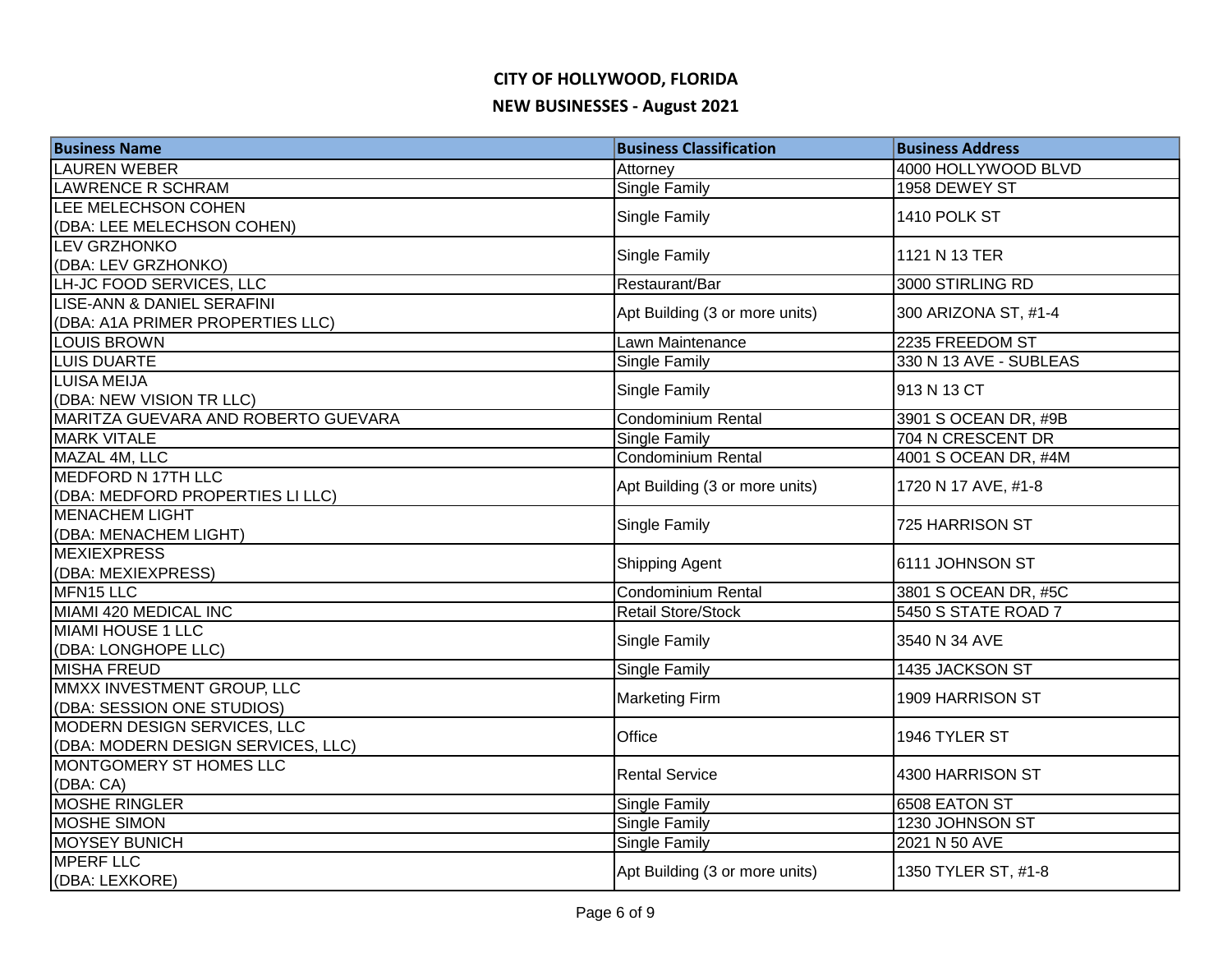# **CITY OF HOLLYWOOD, FLORIDA**

#### **NEW BUSINESSES - August 2021**

| <b>Business Name</b>                                   | <b>Business Classification</b> | <b>Business Address</b>   |
|--------------------------------------------------------|--------------------------------|---------------------------|
| <b>MV ACCOUNTING</b>                                   | <b>Tax Services</b>            | 2548 ARTHUR ST            |
| NICKY'S FOOD GROUP, LLC                                | Restaurant/Bar                 |                           |
| (DBA: OCEAN ALLEY)                                     |                                | 900 N SURF RD             |
| NJ CONSTRUCTION SOLUTIONS LLC                          | Contractor/Construction        | 2104 N FEDERAL HWY, STE C |
| <b>NOEL MESA MARTIN</b>                                | Single Family                  | 2310 HOPE ST              |
| NY ELEGANT BARBER SHOP, INC                            | <b>Barber Shop</b>             | 370 N PARK RD             |
| <b>OCEAN DIRECT, LLC</b>                               | Condominium Rental             | 3801 S OCEAN DR, #5P      |
| <b>OCEAN DIRECT, LLC</b>                               | <b>Condominium Rental</b>      | 3801 S OCEAN DR, #5X      |
| OK FOOD, LLC                                           | Small Vendor/Mobile            |                           |
| OMCH PROPERTIES INC                                    | <b>Condominium Rental</b>      | 777 N OCEAN DR, #N508     |
| PANTIN, LUISA & SILVA, FERNANDO                        | <b>Condominium Rental</b>      | 3901 S OCEAN DR, #4S      |
| (DBA: PANTIN, LUISA & SILVA, FERNANDO)                 |                                |                           |
| <b>PARTH VG INC</b>                                    | Hotel/Motel                    | 1104 S FEDERAL HWY        |
| (DBA: HOLIDAY MOTEL)                                   |                                |                           |
| PARTH VG INC                                           | Hotel/Motel                    |                           |
| (DBA: HOLIDAY MOTEL)                                   |                                | 1804 FUNSTON ST           |
| PARTNER ONE, LLC                                       | Condominium Rental             | 3801 S OCEAN DR, #4S      |
| PATRICIA AGUDELO                                       | <b>Duplex</b>                  | <b>1948 BUCHANAN ST</b>   |
| PATRICIA MURRAY                                        | Condominium Rental             | 1201 S OCEAN DR, #409N    |
| <b>PERFECT TIDE, LLC</b>                               | Condominium Rental             | 3801 S OCEAN DR, #11Z     |
| PETER ANDERS                                           | Condominium Rental             | 3901 S OCEAN DR, #12K     |
| <b>PEYCO LLC</b>                                       |                                |                           |
| (DBA: PEYCO LLC)                                       | Condominium Rental             | 3801 S OCEAN DR, #3X      |
| PF RENTAL V, LLC                                       | <b>Duplex</b>                  | 5911-5913 LIBERTY ST      |
| PISTAUNO, LLC                                          |                                |                           |
| (DBA: PISTAUNO, LLC)                                   | <b>Condominium Rental</b>      | 3801 S OCEAN DR, #2Q      |
| <b>PURUS LLC</b>                                       | Car Wash & Detail              | 1200 N FEDERAL HWY        |
| R&B MANAGEMENT HOLLYWOOD LLC                           |                                |                           |
| (DBA: THE QUICK SPOT NO. 2310)                         | Grocery/Convenience Store      | 1930 HOLLYWOOD BLVD       |
| RETROMEDIA ENTERTAINMENT PARTNERS INC                  | 4115 Distribution Office       | 4951 SW 38 WAY            |
| <b>RICH REALTY, LLC</b>                                | <b>Duplex</b>                  | 6332-6334 POLK ST, #1-2   |
| RIVERFRONT CRUISE AND ANTICIPATION YACHT CHARTERS, LLC | <b>Charter Boats</b>           | 1200 N OCEAN DR           |
| RON343, LLC                                            | <b>Condominium Rental</b>      | 3801 S OCEAN DR, #4L      |
| <b>S&amp;D MOTORS SALES LLC</b>                        |                                |                           |
| (DBA: S&D MOTORS LLC)                                  | <b>Auto Sales</b>              | 5980 FUNSTON ST           |
| <b>SAMUEL MESSINGER</b>                                |                                | 324 ROOSEVELT ST          |
| (DBA: THE TEL LLC)                                     | Hotel/Motel                    |                           |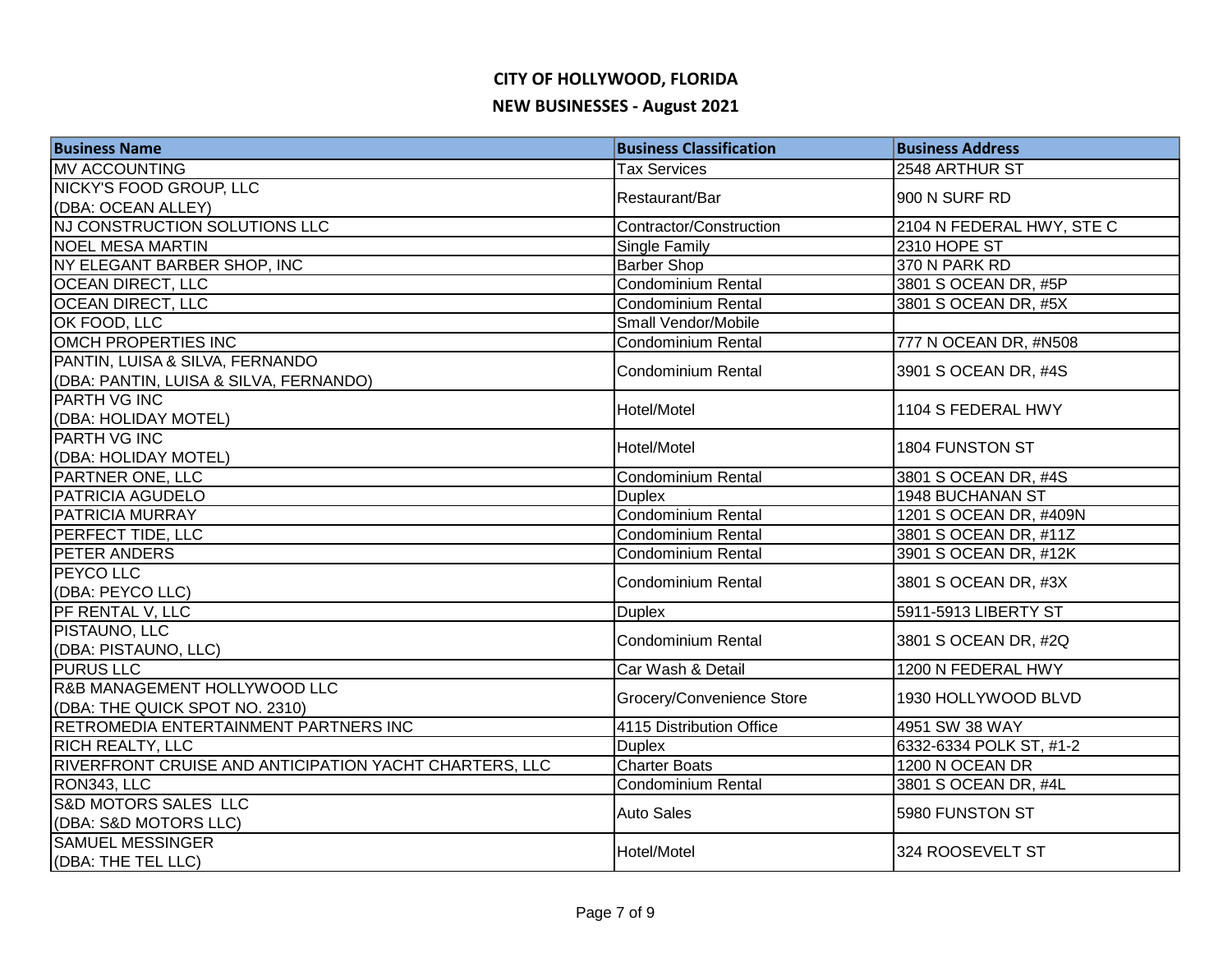| <b>Business Name</b>                   | <b>Business Classification</b> | <b>Business Address</b> |
|----------------------------------------|--------------------------------|-------------------------|
| <b>SEFOKA RE LLC</b>                   | <b>Condominium Rental</b>      | 3801 S OCEAN DR, #3V    |
| (DBA: SEFOKA RE LLC)                   |                                |                         |
| <b>SERV COSMETICS, LLC</b>             | Internet Sales                 | 6120 HARDING ST         |
| <b>SERVICIOS CASTANO, LLC</b>          | <b>Cleaning Services</b>       | 2165 VAN BUREN ST       |
| <b>SF&amp;GM PROPERTY, LLC</b>         | <b>Single Family</b>           | 2926 MONROE ST          |
| SHANEQUA ANTOINETTE DAMES              | <b>Duplex</b>                  | 2244 HOPE ST, #1-2      |
| (DBA: SHANE Q ENTERPRISE LLC)          |                                |                         |
| <b>SK FLORIDA HOMES, LLC</b>           | Single Family                  | 1214 ADAMS ST           |
| <b>SK FLORIDA HOMES, LLC</b>           | Single Family                  | 1351 VAN BUREN ST       |
| (DBA: SK FLORIDA HOMES, LLC)           |                                |                         |
| <b>SK FLORIDA HOMES, LLC</b>           | Single Family                  | 912 JOHNSON ST          |
| (DBA: SK FLORIDA HOMES, LLC)           |                                |                         |
| SKINNER, JEFFREY P                     | Rooming House                  | 1210 S 23 AVE           |
| (DBA: JP SKINNER HOLDINGS, LLC)        |                                |                         |
| SLIM DOWN BODY WRAP, LLC               | Internet/Other                 | 5926 PIERCE ST          |
| (DBA: SLIM DOWN BODY WRAP, LLC)        |                                |                         |
| <b>SOFIA M DEL CARMEN T</b>            | Single Family                  | 1345 HARRISON ST        |
| (DBA: FRANK MARTINEZ)                  |                                |                         |
| <b>SPIRIT HALLOWEEN</b>                | <b>Retail Store/Stock</b>      | 4901 SHERIDAN ST        |
| (DBA: SPIRIT HALLOWEEN SUPERSTORE LLC) |                                |                         |
| STAB PROPERTIES OF BROWARD, LLC        | <b>Condominium Rental</b>      | 1451 S SURF RD, #B      |
| STAB PROPERTIES OF BROWARD, LLC        | Condominium Rental             | 1451 S SURF RD, #C      |
| STAB PROPERTIES OF BROWARD, LLC        | Condominium Rental             | 1451 S SURF RD, #D      |
| STAB PROPERTIES OF BROWARD, LLC        | <b>Condominium Rental</b>      | 1451 S SURF RD, #G      |
| <b>STEEL BUILDINGS OF AMERICA</b>      | <b>Broker/Service</b>          | 1909 TYLER ST           |
| (DBA: STEEL BUILDINGS OF AMERICA)      |                                |                         |
| <b>STEPHANIE GUZMAN</b>                | Single Family                  | 6660 TYLER ST           |
| <b>SUPERB ARTISTS AND EVENTS</b>       | 9521 Talent Agency             | 1610 CLEVELAND ST       |
| <b>SUPERIOR AUTO EXPERTS</b>           | <b>Auto Sales</b>              | 5900 DEWEY ST #205      |
| <b>SYED ZAFAR</b>                      | <b>Single Family</b>           | 1700 LIBERTY ST         |
| <b>TAL SHARABI</b>                     | Single Family                  | 1313 MADISON ST         |
| <b>TALVILLC</b>                        | <b>Condominium Rental</b>      | 3801 S OCEAN DR, #8X    |
| (DBA: TALVI LLC)                       |                                |                         |
| <b>TATYANA BUNICH</b>                  | <b>Single Family</b>           | 1905 N 45 AVE           |
| <b>TECNOPORT INC</b>                   | <b>Condominium Rental</b>      | 3801 S OCEAN DR, #10J   |
| THE NEW HAVEN COMPANIES, INC.          | Wholesale Merchandise          | 3951 SW 30 AVE          |
| (DBA: THE NEW HAVEN COMPANIES, INC.)   |                                |                         |
| <b>THERESA LEBRUN</b>                  | Condominium Rental             | 311 CONNECTICUT ST, #3  |